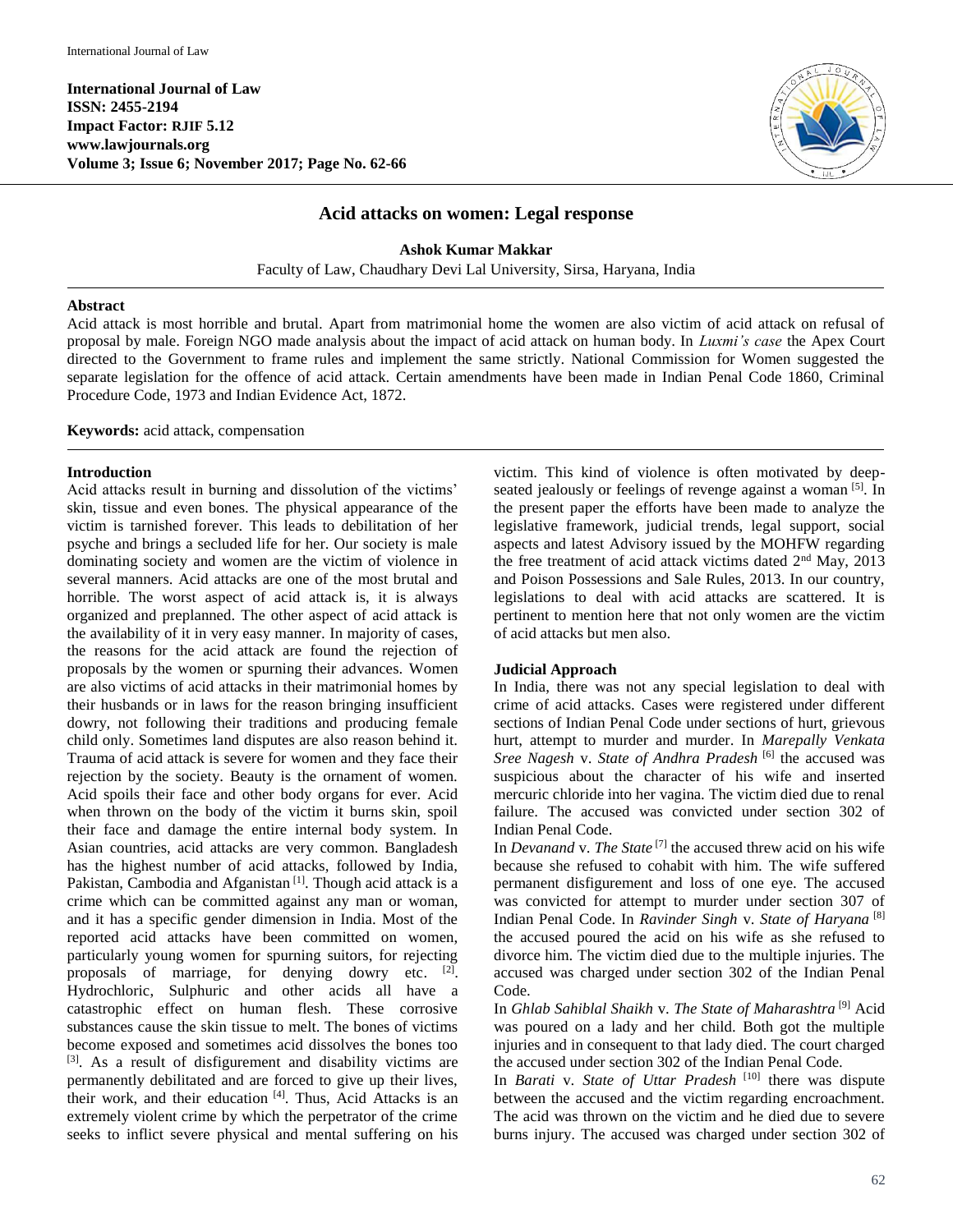Indian Penal Code and was awarded rigorous imprisonment for life.

In *State of Karnatka* v. *Joseph Rodrigues* [11] the accused threw acid on a girl. This deeply scarred her physical appearance. The accused was charged and convicted under section 307 of the Indian Penal Code. In this case, compensation was also given to the victim to meet the medical expenses including that of plastic surgeries. Compensation *of* Rs. 2, 00,000/- in addition to the Trial Court fine of Rs. 3, 00,000/- was to be paid by the accused to victim's parents.

In *Shyed Shafique Ahmed* v. *State of Maharashtra* [12] husband attacked with acid on his wife. There was disfiguration of the face of his wife and another person and loss of vision. The accused was charged under section 326 and 324 of the Indian Penal Code and was awarded Rs. 5000/- fine and 3 years imprisonment. In *State (Delhi Administration)* v. *Mewa Singh*  $[13]$  the accused threw acid on the victims face. The accused was convicted for causing hurt under section 323 along with 15 days imprisonment was awarded.

In majority of the cases no compensation was awarded to the victims of the crime of acid attacks. And moreover, these crimes were dealt with the general provisions of the Indian Penal Code. In very few cases the compensation was awarded of very petty amount. This was very unpleasant part of the judicial approach. It's true that in absence of specific legislation to deal with acid attacks, judiciary was not in a position to award rigorous punishment. Compensatory part of the acid attacks was totally ignored or given very meager amount in a very grievous case.

## **Land Mark Judgment**

The Supreme Court *in Laxmi* v. *Union of India and Others* [14] has given the directions to frame the rules and strict compliance of it. The guidelines were as under:

- 1. All the States and Union Territories which have not yet framed rules will do well to make rules to regulate sale of acid and other corrosive substances in line with the Model Rules framed by the Central Government. The States, which have framed rules but these rules are not as stringent as the Model Rules framed by the Central Government will make necessary amendments in their rules to bring them in line with the Model Rules. The Chief Secretaries of the respective States and Administrators of the Union Territories shall ensure compliance of the above expeditiously and in no case later than three months from the receipt of the draft Model Rules from the Central Government.
- 2. The Centre and States/ Union Territories shall work towards making the offences under the Poison Act, 1919 cognizable and non bailable.
- 3. In the States/ Union Territories, where rules to regulate sale of acid and other corrosive substances are not operational, until such rules are framed and made operational, the Chief Secretaries of the concerned States /Administrators of the Union Territories shall ensure the compliance of the following directions with immediate effect
	- a) Over the Counter, sale of acid is completely prohibited unless the seller maintains a log/register recording the sale of acid which will contain the

details of the persons(s) to whom acid(s) is/are sold and the quantity sold. The log/register shall contain the address of the person to whom it is sold.

- b) All sellers shall sell acid only after the buyer has shown:
	- I. A photo ID issued by the Government which also has the address of the person
	- II. Specifies the reason/purpose for procuring acid.
- c) All stocks of acid must be declared by the seller with the concerned Sub Divisional Magistrate (SDM) within 15 days.
- d) No acid shall be sold to any person who is below 18 years of age.
- e) In case of undeclared stock of acid, it will be open to the concerned SDM to confiscated the stock and suitably impose fine on such seller upto Rs. 50000/-
- f) The concerned SDM may impose fine up to Rs. 50,000/- on any person who commits breach of any of the above directions.
- 4. The Educational Institutions, research laboratories, hospitals, Government Departments and the Departments of Public Sector Undertakings, who are required to keep and store acid, shall follow the following guidelines:
	- a) A register of usage of acid shall be maintained and the same shall be filed with the concerned SDM.
	- b) A person shall be made accountable for possession and safe keeping of acid in their premises.
	- c) The Acid Shall be stored under the supervision of this person and there shall be compulsory checking of the students/personnel leaving the laboratories/place of storage where acid is used.
- 5. The Concerned SDM shall be vested with the responsibility of taking appropriate action for the breach/default/violation of the above directions.
- 6. Acid attacks victims shall be paid compensation of at least Rs. 3 Lakhs by the Concerned State Government/ Union Territory as the after care and rehabilitation cost. Of this amount, a sum of Rs. 1 lakh shall be paid to such victim within 15 days of occurrence of such incident (for being brought to the notice of the State Government/Union Territory) to facilitate immediate medical attention and expenses in this regard. The balance of Rs. 2 Lakhs shall be paid as expeditiously as may be possible and positively within two months thereafter. The Chief Secretaries of the States and the Administrators of the Union Territories shall ensure compliance of the above direction.

With several surgeries behind her, Laxmi now works with a nonprofit organization called 'Stop Acid Attacks'. It took seven years in New Delhi Courts to get justice for the 2005 attack. The attacker, whom she refused to marry, was sentenced to 10 years in prison. In 2014, she is honoured by US first lady Michelle Obama with '*International Women of Courage Award*'.

No specific legislations were enacted to deal with the cases of acid attacks. Now, in 2013 [15] new sections have been inserted specifically related to acid attacks. Law Commission submitted its 226 report to Hon'ble Supreme Court of India for its consideration in the pending proceedings of *Laxmi's*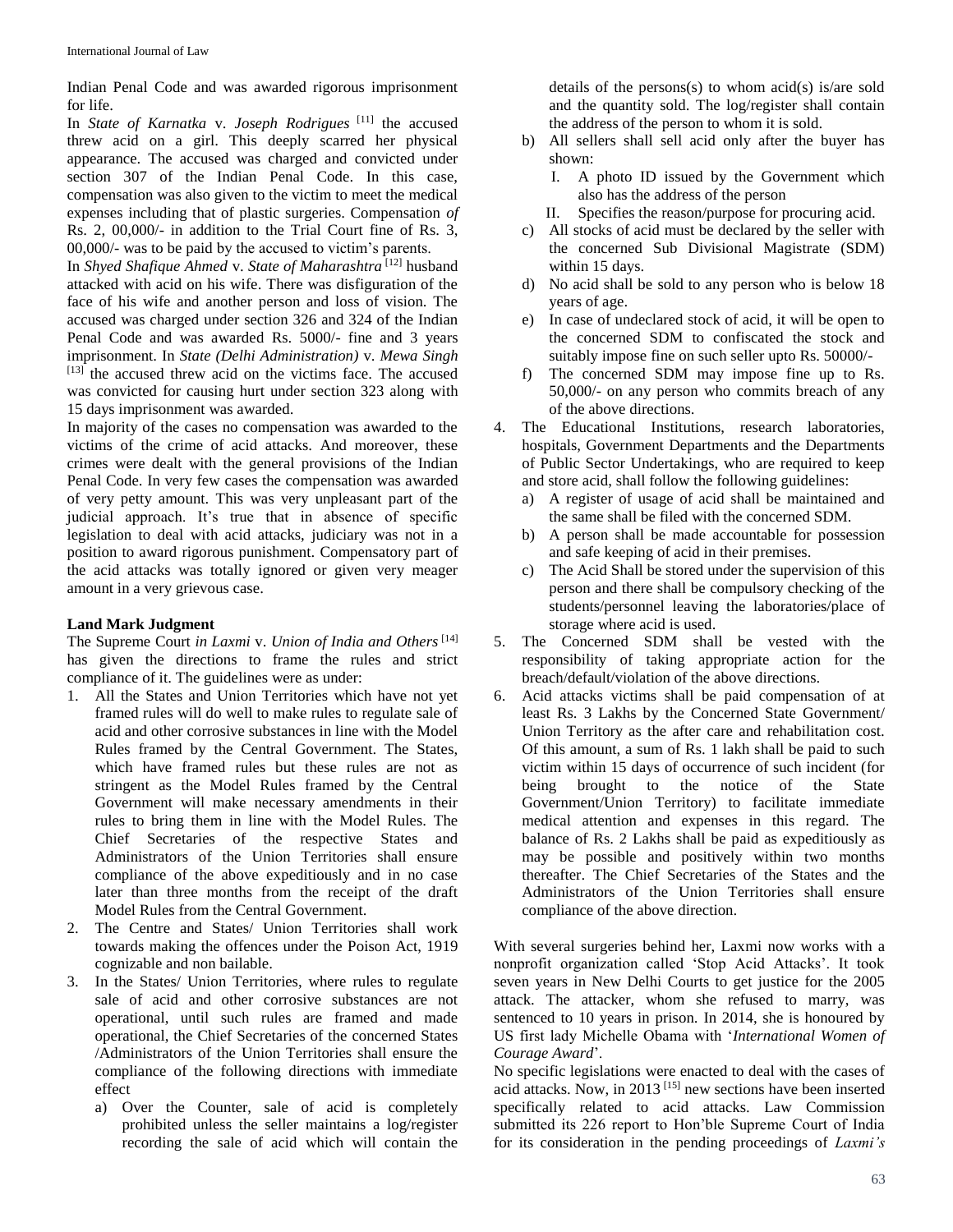*Case* [16]. This report was specifically on "*The inclusion of Acid Attacks as Specific Offences in the Indian Penal Code and a law for Compensation for Victims of Crime".*

### **Impact of Acid Attacks**

The following information on physical consequences has been described by NGO  $[17]$  and was incorporated by the Law Commission of India in its report:

## **Skull**

May be partly destroyed or deformed. Hair is often lost.

## **Forehead**

Skin may shrink, as though stretched tightly, and be scarred.

## **Ears**

Shriveled up and deformed. Deafness may occur immediately or later.

Cartilage in the ear is usually partly or totally destroyed, exposing the victim to future infection and hearing loss.

## **Eyes**

Direct acid contact or acid vapors can damage eyes, causing blindness.

Even if the eyes survive the acid attack, they remain vulnerable to other threats which can cause blindness during the victim's recovery. Eyelids may have been burned off, or may be deformed by scarring, leaving the eyes to dry up and go blind. This is very difficult to prevent.

### **Nose**

Shrunken and deformed. Nostrils may close completely because the cartilage is destroyed.

#### **Cheeks**

Scarred and deformed.

## **Mouth**

Shrunken and narrowed, and may lose its shape. Lips may be partly or totally destroyed. Lips may be permanently flared, exposing the teeth. Movement of the lips, mouth and face may be impaired. Eating can be difficult.

#### **Chin**

Scarred and deformed. The scars may run downward, welding the chin to the neck or chest.

## **Neck**

Often badly damaged. It may have a thick cord of scarred flesh running down from the chin to the upper chest, or a wide, heavily-scarred area on one side of the neck.

Victim may be unable to extend the neck, or the head may constantly lean to one side.

## **Chest**

Often badly scarred. The chest may have narrow lines of scars or wide patches of scars from acid splashes or drips. In girls and young women, the development of their breasts may be stopped, or their breasts may be destroyed completely.

## **Shoulder**

May be badly scarred, especially around the underarm, which may limit the victim's arm movement. In some cases, one or both of the victim's upper arms may be stuck like glue to the sides of their body.

Apart from physical impact, an acid attack causes physical, psychological and social scarring. The victim faces the economic trauma also. The trauma of an acid attack leads to the development of fear, depression and other psychological trauma. Victim is bound to confine himself at home. Life becomes miserable, always remembered his past and worry for future. If the victim becomes blind, it becomes impossible for her to get jobs, join profession, earn livelihood. They are deprived from the matrimonial life. Sometimes, if the attack is severe then she might be dependent on others for day to day necessities. She is not able to get the respect from the society. So, physical, psychological, social and economic effects are absolute and not curable.

## **National and International organizations' view**

The National Commission for Women has suggested a separate legislation to deal with the offence of acid attack and as part of the proposed legislation has suggested that the Central Government should establish a National Acid Attack Victims Assistance Board which will provide assistance to the acid attack victims by way of ensuring medical treatment and other services such as psychological counseling. The board has also been given the task to recommend to the Government strategies to regulate and control *inter alia* the production and sale of acids. It has been suggested that the board administers a fund to be called The National Acid Attack Victims Assistance Fund to which the Central and State Government can give grants apart from others. It has also been provided that the board can give interim financial relief upto Rs. 1 lakh within a period of 30 days directly to the hospital. [18] All Central Government hospitals and establishments have been directed to treat acid attack victims free of cost.

The United Nations General Assembly passed the declaration on the Elimination of Violence against Women in 1993. Article 4(f) of this declaration recommends member states to develop preventive approaches for violence against women by legal measures<sup>[19]</sup>.

If we see from the human rights point of view, member States of United States can be held accountable on their failure to comply with certain obligations which uphold human rights. "These obligations arise from the duty of the States to take steps to respect, protect, promote and fulfill human rights" [20]

#### **Constitutional Validity**

The Constitution of India<sup>[21]</sup> through Article 15 (3) talks about special legal provisions for women and children. It is an exception to the general rule provided under Article 15, which talks about the prohibition of discrimination against citizens. Clause  $(3)$ <sup>[22]</sup> of this Article states that

"…Nothing in this article shall prevent a State from making any special provision for women and Children"

In *Anjali Roy* v. *State of West Bengal,* it was held that the word 'for' in clause (3) signifies that special provisions can be made in favour of women, and not against them [23] The Apex court in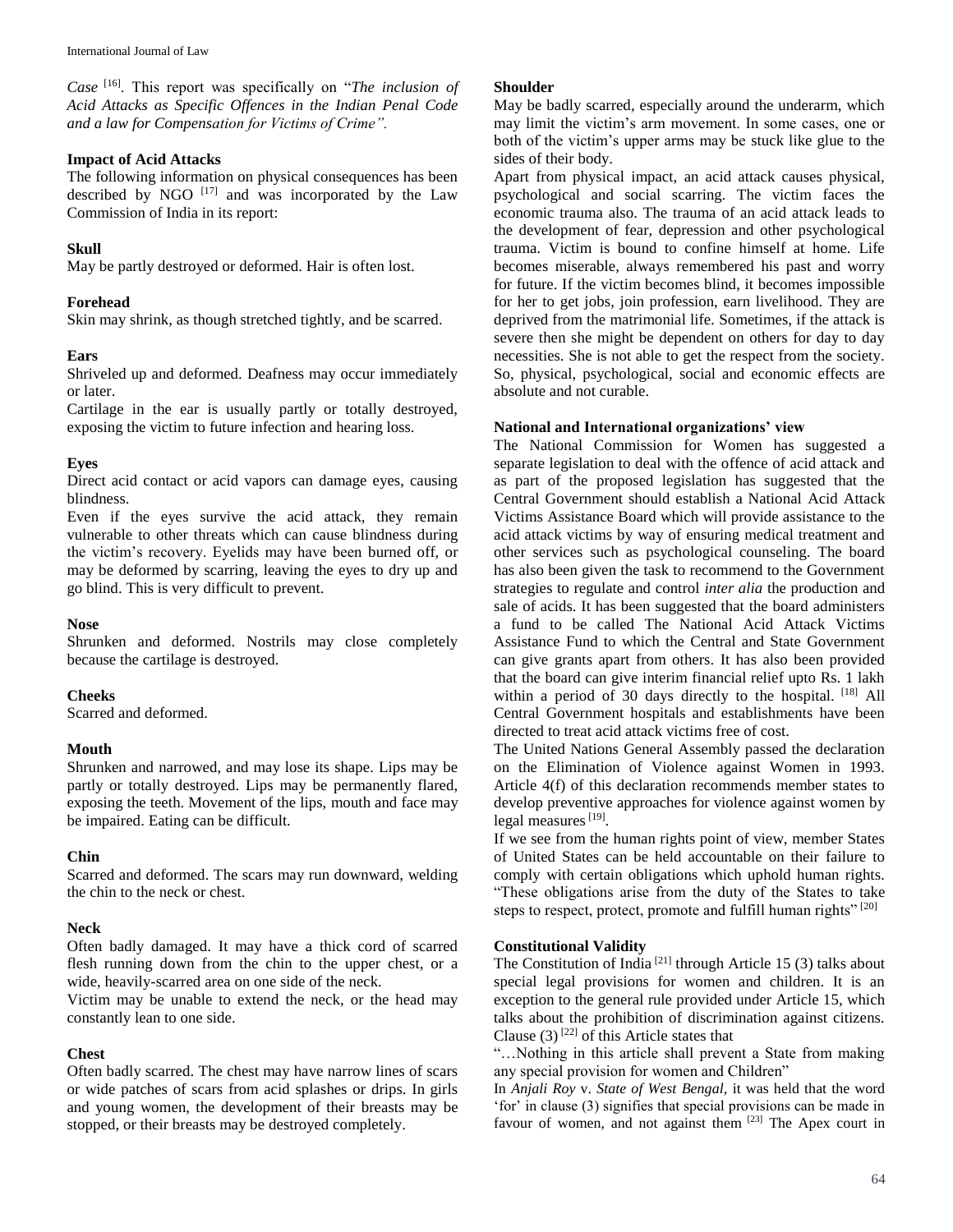International Journal of Law

Government of *Andhra Pradesh* v. *P.B. Vijaya Kumar*[24]

''*…the insertion of Clause (3) of Article 15 in relation to women is a recognition of the fact that for centuries, women of this country have been socially and economically handicapped. As a result, they are unable to participate in the socio-economic activities of the nation on a footing of equality. It is ….to empower them in a manner that would bring about effective equality between man and women that clause (3) is placed in Article 15…to strengthen and improve the status of women."*

The Law Commission of highlights that acid attacks are an increasing phenomenon in India. However, since no special section the Indian Penal Code deals with acid attacks, the incidents are not even recorded separately. Section 326 of the Indian Penal Code, which deals with causing grievous hurt by throwing of a corrosive substance etc. is insufficient/ inadequate to deal with the issue [25]:

- 1. The definition of grievous hurt is not broad enough to cover the various kinds of injuries which are inflicted during acid attacks.
- 2. The section does not cover the act of administering acid.
- 3. The section gives a wide discretion to the courts as far as punishment is concerned. The cases on acid attacks in India show that normally inadequate punishment is awarded in these cases.
- 4. The section in the Indian Penal Code does not punish the intentional act of throwing of acid if no injuries occur.
- 5. The section also does not specifically who the fine should be awarded to.

As regard to the presumption, if a person has thrown or administrated the acid on another person a presumption should be raised against the person, who has thrown or administrated the acid that he has done so deliberately  $[26]$ .

As regard to the distribution and sale of acid should be banned except for commercial and scientific purposes. Acid should be made a scheduled banned chemical which should not be available over the counter. The particulars of purchases of acid should be recorded [27].

In pursuance of the following recommendations the following amendments are made in the Indian Penal Code 1860, Criminal Procedure Code, 1973 and Indian Evidence Act, 1872 by Criminal Law (Amendment) Act, 2013 (No. 13 of 2013):

#### **Indian Penal Code, 1860**

Section 100: When the right of private defence of the body extends to causing death: Seventhly- 'An act of throwing or administering acid or an attempt to throw or administer acid which may reasonably cause the apprehension that grievous hurt will otherwise be the consequences of such act'.

After Section 326A: Whoever causes permanent or partial damage or deformity to, or burns or maims or disfigures or disables, any part or parts of body of a person or causes grievous hurt by throwing acid on or by administering acid to that person, or by using any other means with the intention of causing or with the knowledge that he is likely to cause such injury or hurt, shall be punished with imprisonment of either description for a term which shall not be less than ten years but which may extend to imprisonment for life, and with fine: Provided that such fine shall be just and reasonable to meet the medical expenses of the treatment of the victim: Provided further that any fine imposed under this section shall be paid to the victim.

Section 326B: *Whoever throws or attempt to throw acid on any person or attempts to administer acid to any person, or attempts to use any other means, with the intention of causing permanent or partial damage or deformity or burns or maiming or disfigurement or disability or grievous hurt to that person, shall be punished with imprisonment of either description for a term which shall not be less than five years but which may extend to seven years, and shall also be liable to be fine.*

*Explanation1: For the purposes of section 326A and this section 'Acid' includes any substance which has acidic or corrosive character or burning nature, that is capable of causing bodily injury leading to scars or disfigurement or temporary or permanent disability. Explanation: 2 For the purposes of Section 326A and this section permanent or partial damage or deformity shall not be required to be irreversible.*

#### **Criminal Procedure Code, 1973**

*Section 154: In sub section (1), the following proviso inserted 'Provided that if the information is given by the woman against whom an offence under section 326A, section 326B, Section 354A, Section 354B, Section 354C, Section 354D, Section 376, Section 376A, Section 376B, Section 376C, Section 376D, Section 376E or Section 509 of the Indian Penal Code if alleged to have been committee or attempted, then such information shall be recorded, by a woman police officer or any woman officer'.*

### **Indian Evidence Act, 1872**

**Section 114 B: Presumption as to acid attack-** *If a person has thrown acid on, or administered acid to, another person the court shall presume that such an act has been done with the intention of causing, or with the knowledge that such an act is likely to cause such hurt or injury as is mentioned in Section 326A of the Indian Penal Code,*

#### **Conclusion**

Earlier, absence of specific laws and unrestricted sale in open market were main reasons for the acid attacks. After *Luxmi's case* [28] certain amendments have been made in Indian Penal Code, 1860, Criminal Procedure Code, 1973 and the Evidence Act, 1872. Administrative directions have also been given to the administrations in regard to the sale of acid to make it restricted and hospitals to care the victims of acid attacks. Now, the question is that changes in law will change the scenario and prevent the acid attacks. Recently, in Ludhiana's beauty parlor one bride was attacked by the unknown accused which was hired by the close relative of bride due to jealous. The news in media relating to acid attacks is still in air.